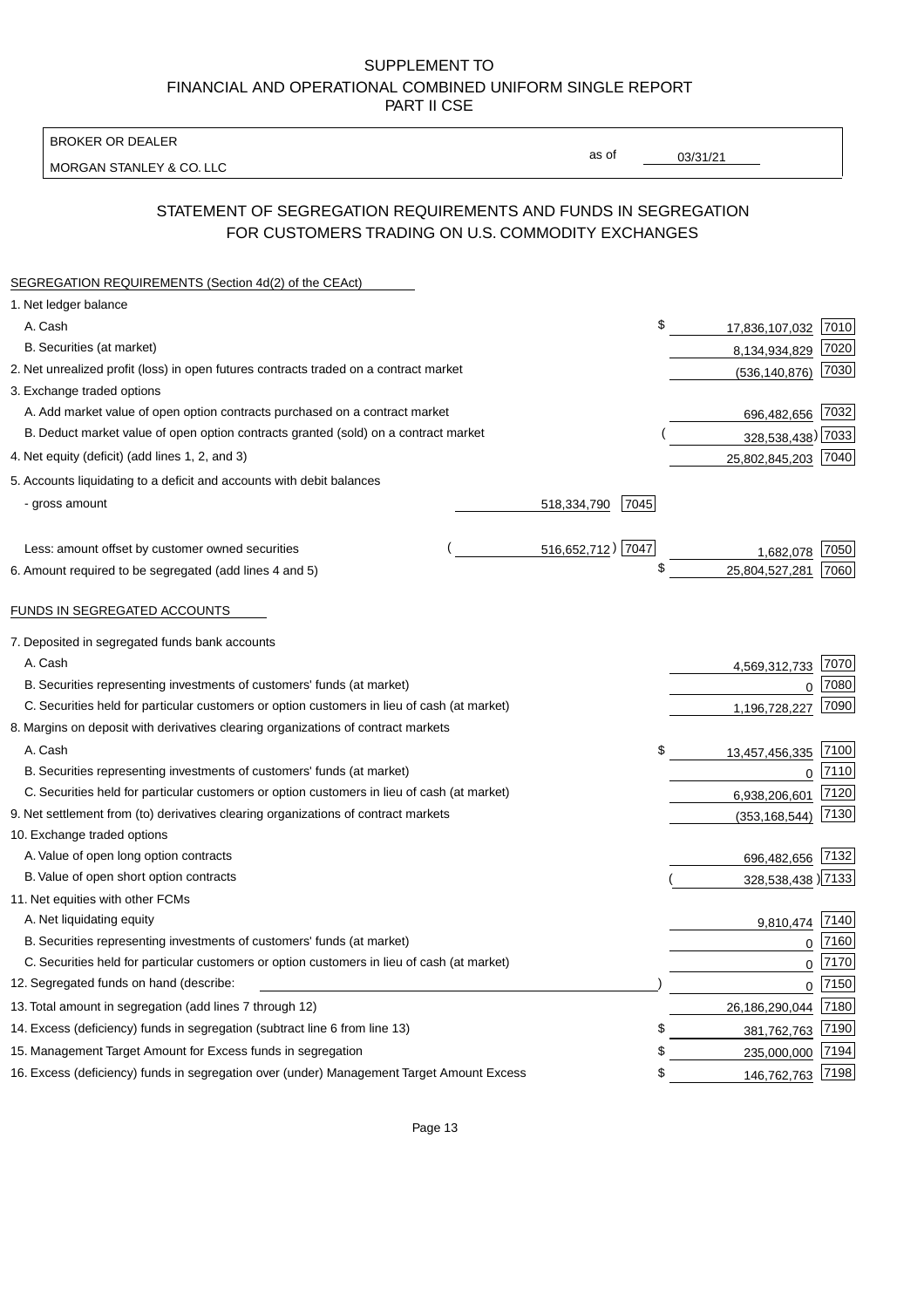| <b>BROKER OR DEALER</b>                                                              | as of                                  |          |                  |
|--------------------------------------------------------------------------------------|----------------------------------------|----------|------------------|
| MORGAN STANLEY & CO. LLC                                                             |                                        | 03/31/21 |                  |
| STATEMENT OF SEGREGATION REQUIREMENTS AND FUNDS IN SEGREGATION                       | FOR CUSTOMERS' DEALER OPTIONS ACCOUNTS |          |                  |
| 1. Amount required to be segregated in accordance<br>with Commission regulation 32.6 | \$                                     |          | 0<br>7200        |
| 2. Funds in segregated accounts                                                      |                                        |          |                  |
| A. Cash                                                                              | \$<br>7210<br><sup>0</sup>             |          |                  |
| B. Securities (at market)<br>C. Total                                                | 0 7220                                 |          | 7230<br>$\Omega$ |
| 3. Excess (deficiency) funds in segregation                                          |                                        |          |                  |
| (subtract line 2.C from line 1)                                                      |                                        |          | 0 7240           |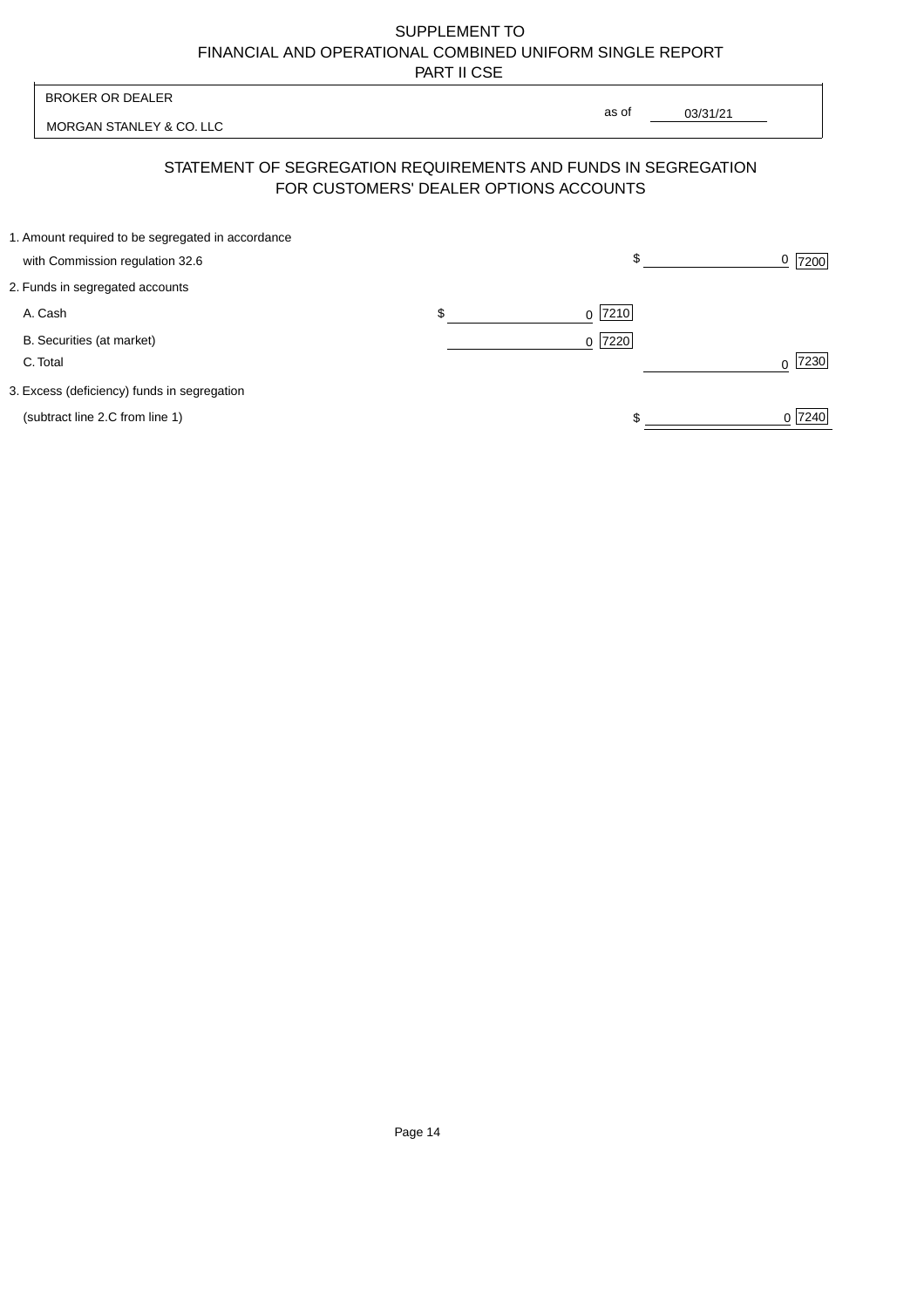PART II CSE

MORGAN STANLEY & CO. LLC and the contract of the contract of the contract of the contract of the contract of the contract of the contract of the contract of the contract of the contract of the contract of the contract of t BROKER OR DEALER

as of

#### STATEMENT OF SECURED AMOUNTS AND FUNDS HELD IN SEPARATE ACCOUNTS PURSUANT TO COMMISSION REGULATION 30.7

#### FOREIGN FUTURES AND FOREIGN OPTIONS SECURED AMOUNTS

| Amount required to be set aside pursuant to law, rule or regulation of a foreign government<br>or a rule of a self-regulatory organization authorized thereunder |                    | \$  | 0             | 7305 |
|------------------------------------------------------------------------------------------------------------------------------------------------------------------|--------------------|-----|---------------|------|
| 1. Net ledger balance - Foreign Futures and Foreign Option Trading - All Customers                                                                               |                    |     |               |      |
| A. Cash                                                                                                                                                          |                    | \$  | 4,514,752,987 | 7315 |
| B. Securities (at market)                                                                                                                                        |                    |     | 2,239,348,340 | 7317 |
| 2. Net unrealized profit (loss) in open futures contracts traded on a foreign board of trade                                                                     |                    |     | 289,834,829   | 7325 |
| 3. Exchange traded options                                                                                                                                       |                    |     |               |      |
| A. Market value of open option contracts purchased on a foreign board of trade                                                                                   |                    |     | 18,041,685    | 7335 |
| B. Market value of open contracts granted (sold) on a foreign board of trade                                                                                     |                    |     | (16.049.871)  | 7337 |
| 4. Net equity (deficit) (add lines 1.2. and 3.)                                                                                                                  |                    | \$. | 7,045,927,970 | 7345 |
| 5. Accounts liquidating to a deficit and accounts with                                                                                                           |                    |     |               |      |
| debit balances - gross amount                                                                                                                                    | 7351<br>53,254,675 |     |               |      |
| Less: amount offset by customer owned securities                                                                                                                 | 52,404,246) 7352   |     | 850,429       | 7354 |
| 6. Amount required to be set aside as the secured amount - Net Liquidating Equity Method (add lines 4 and 5)                                                     |                    | \$  | 7,046,778,399 | 7355 |
| 7. Greater of amount required to be set aside pursuant to foreign jurisdiction (above) or line 6.                                                                |                    | \$  | 7,046,778,399 | 7360 |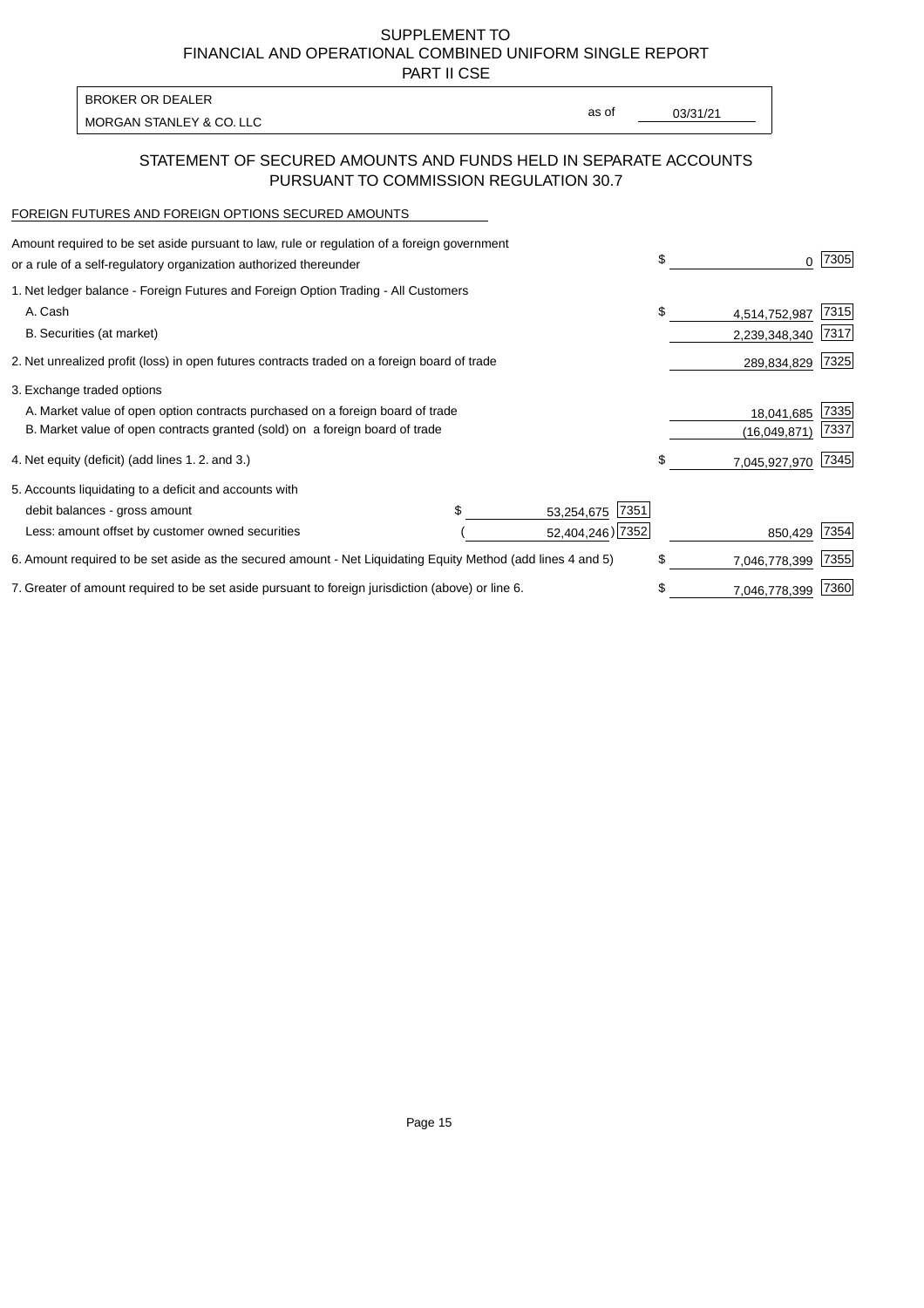BROKER OR DEALER

MORGAN STANLEY & CO. LLC

03/31/21 as of

# STATEMENT OF SECURED AMOUNTS AND FUNDS HELD IN SEPARATE ACCOUNTS PURSUANT TO COMMISSION REGULATION 30.7

## FUNDS DEPOSITED IN SEPARATE REGULATION 30.7 ACCOUNTS

| 1. Cash in banks                                                                              |                                  |                        |
|-----------------------------------------------------------------------------------------------|----------------------------------|------------------------|
| A. Banks located in the United States                                                         | \$<br>7500<br>640,020,257        |                        |
| B. Other banks qualified under Regulation 30.7                                                |                                  |                        |
| 7510<br>Name(s):                                                                              | 535,166,668 7520 \$              | 1,175,186,925 7530     |
| 2. Securities                                                                                 |                                  |                        |
| A. In safekeeping with banks located in the United States                                     | \$<br>510,492,677 7540           |                        |
| B. In safekeeping with other banks qualified under Regulation 30.7                            |                                  |                        |
| 7550<br>Name(s):                                                                              | 22,495,322 7560                  | 532,987,999 7570       |
| 3. Equities with registered futures commission merchants                                      |                                  |                        |
| A. Cash                                                                                       | \$<br>22,068,761 7580            |                        |
| <b>B.</b> Securities                                                                          | 7590<br>0                        |                        |
| C. Unrealized gain (loss) on open futures contracts                                           | 7600<br>(1,003,479)              |                        |
| D. Value of long option contracts                                                             | $0$ 7610                         |                        |
| E. Value of short option contracts                                                            | $0)$ 7615                        | 21,065,282 7620        |
| 4. Amounts held by clearing organizations of foreign boards of trade                          |                                  |                        |
| Name(s):<br>7630                                                                              |                                  |                        |
| A. Cash                                                                                       | \$<br>7640<br>0                  |                        |
| <b>B.</b> Securities                                                                          | $0$ 7650                         |                        |
| C. Amount due to (from) clearing organizations - daily variation                              | 0 7660                           |                        |
| D. Value of long option contracts                                                             | $0$ 7670                         |                        |
| E. Value of short option contracts                                                            | $0$ ) 7675                       | $0^{7680}$             |
| 5. Amounts held by members of foreign boards of trade                                         |                                  |                        |
| Name(s):<br>7690                                                                              |                                  |                        |
| A. Cash                                                                                       | \$<br>3,534,504,367 7700         |                        |
| <b>B.</b> Securities                                                                          | 7710<br>1,706,360,341            |                        |
| C. Unrealized gain (loss) on open futures contracts                                           | 290,838,308 7720                 |                        |
| D. Value of long option contracts                                                             | 18,041,685 7730                  |                        |
| E. Value of short option contracts                                                            | $(16,049,871)$ <sup>[7735]</sup> | 5,533,694,830 7740     |
| 6. Amounts with other depositories designated by a foreign board of trade<br>7750<br>Name(s): |                                  | 0 7760                 |
| 7. Segregated funds on hand (describe:                                                        |                                  | 0 7765                 |
| 8. Total funds in separate section 30.7 accounts                                              |                                  | 7,262,935,036 7770     |
| 9. Excess (deficiency) set Aside Funds for Secured Amount (subtract Line 7 Secured            |                                  |                        |
| Statement page 15 from Line 8)                                                                |                                  | \$<br>216,156,637 7380 |
| 10. Management Target Amount for Excess funds in separate section 30.7 accounts               |                                  | \$<br>140,000,000 7780 |
| 11. Excess (deficiency) funds in separate 30.7 accounts over (under) Management Target        |                                  | \$<br>76,156,637 7785  |
|                                                                                               |                                  |                        |